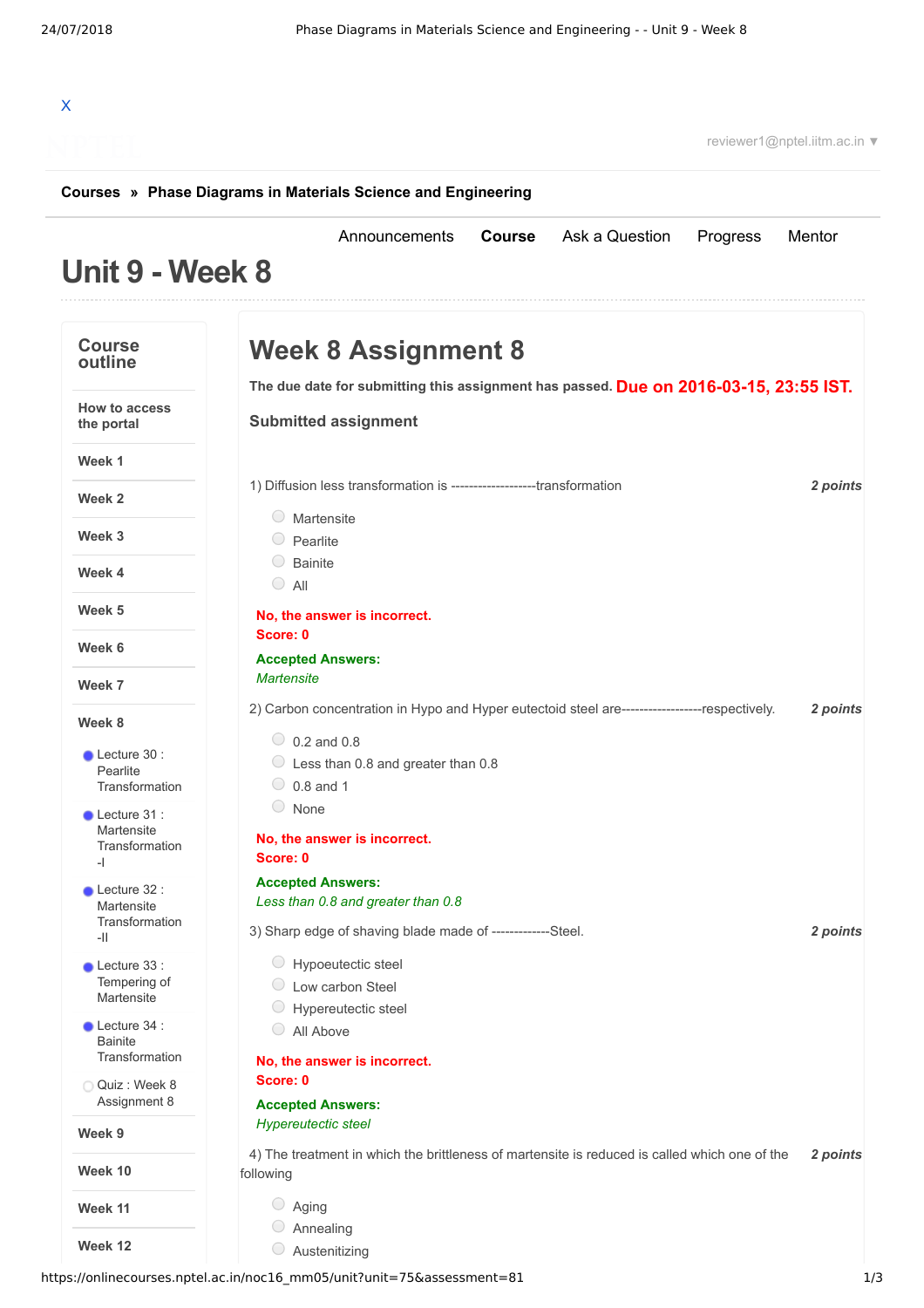| 24/07/2018                            | Phase Diagrams in Materials Science and Engineering - - Unit 9 - Week 8                                                                                                                                                                                                                         |          |
|---------------------------------------|-------------------------------------------------------------------------------------------------------------------------------------------------------------------------------------------------------------------------------------------------------------------------------------------------|----------|
| Week 13                               | $\cup$<br>Tempering                                                                                                                                                                                                                                                                             |          |
| <b>Assignment</b><br><b>Solutions</b> | No, the answer is incorrect.<br>Score: 0                                                                                                                                                                                                                                                        |          |
|                                       | <b>Accepted Answers:</b>                                                                                                                                                                                                                                                                        |          |
|                                       | <b>Tempering</b>                                                                                                                                                                                                                                                                                |          |
|                                       | 5) Which one produces the most rapid cooling rate in the following?                                                                                                                                                                                                                             | 2 points |
|                                       | $\bigcirc$ Air                                                                                                                                                                                                                                                                                  |          |
|                                       | $\circ$ Brine                                                                                                                                                                                                                                                                                   |          |
|                                       | $\bigcirc$<br>Oil                                                                                                                                                                                                                                                                               |          |
|                                       | O Pure water                                                                                                                                                                                                                                                                                    |          |
|                                       | No, the answer is incorrect.<br>Score: 0                                                                                                                                                                                                                                                        |          |
|                                       | <b>Accepted Answers:</b>                                                                                                                                                                                                                                                                        |          |
|                                       | <b>Brine</b>                                                                                                                                                                                                                                                                                    |          |
|                                       | 6) Tempering is a heat treatment applied to hardened steels that is best defined as which of<br>the following (one correct answer):                                                                                                                                                             | 2 points |
|                                       | ○ heating and soaking at a temperature above the austenitizing level followed by rapid cooling<br>© heating and soaking at a temperature above the austenitizing level followed by slow cooling<br>heating and soaking at a temperature below the austenitizing level followed by rapid cooling |          |
|                                       | O<br>heating and soaking at a temperature below the austenitizing level followed by slow cooling                                                                                                                                                                                                |          |
|                                       | No, the answer is incorrect.<br>Score: 0                                                                                                                                                                                                                                                        |          |
|                                       | <b>Accepted Answers:</b><br>heating and soaking at a temperature below the austenitizing level followed by slow cooling                                                                                                                                                                         |          |
|                                       | 7) Martensite can best be defined as which one of the following                                                                                                                                                                                                                                 | 2 points |
|                                       | A mixture of ferrite and carbide phases obtained by rapid cooling of austenite                                                                                                                                                                                                                  |          |
|                                       | $\circ$ A mixture of ferrite and carbide phases obtained by slow cooling of austenite                                                                                                                                                                                                           |          |
|                                       | $\circ$ A phase consisting of an iron-carbon solution whose composition is the same as the austenite<br>from which it was derived                                                                                                                                                               |          |
|                                       | $\circ$ A solution of cementite in ferrite obtained by rapid cooling of austenite                                                                                                                                                                                                               |          |
|                                       | No, the answer is incorrect.<br>Score: 0                                                                                                                                                                                                                                                        |          |
|                                       | <b>Accepted Answers:</b>                                                                                                                                                                                                                                                                        |          |
|                                       | A phase consisting of an iron-carbon solution whose composition is the same as the austenite from which<br>was derived                                                                                                                                                                          |          |
|                                       | 8) Which transformation start after nucleation of ferrite phase?                                                                                                                                                                                                                                | 2 points |
|                                       | Martensite transformation                                                                                                                                                                                                                                                                       |          |
|                                       | $\circ$ Pearlite Transformation                                                                                                                                                                                                                                                                 |          |
|                                       | <b>Bainite Transfromation</b>                                                                                                                                                                                                                                                                   |          |
|                                       | $\bigcirc$ All                                                                                                                                                                                                                                                                                  |          |
|                                       | No, the answer is incorrect.<br>Score: 0                                                                                                                                                                                                                                                        |          |
|                                       | <b>Accepted Answers:</b><br><b>Bainite Transfromation</b>                                                                                                                                                                                                                                       |          |
|                                       | 9) Which of the following factors increases hardenability of a metal?                                                                                                                                                                                                                           | 2 points |
|                                       | $\bigcirc$ Heat treatment                                                                                                                                                                                                                                                                       |          |

- Alloying elements
- High Carbon content
- $\circ$  Fine grain size